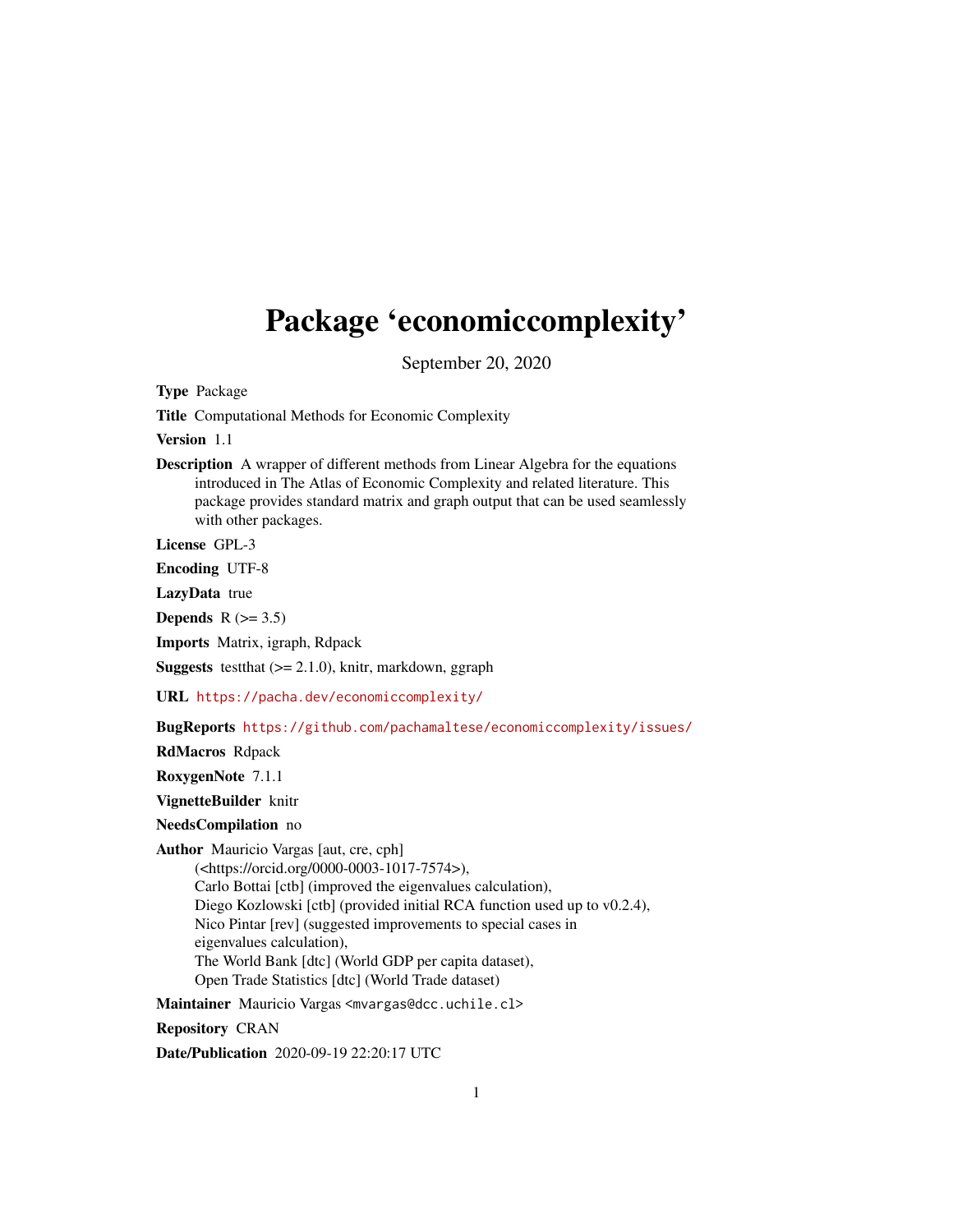### <span id="page-1-0"></span>R topics documented:

| Index |  |
|-------|--|
|       |  |

balassa\_index *Balassa Index*

#### Description

balassa\_index() computes the Balassa Index for a bipartite relation between countries and products.

#### Usage

```
balassa_index(
 data,
 discrete = TRUE,
 cutoff = 1,country = "country",
 product = "product",
 value = "value"
)
```
### Arguments

| data     | (Type: data.frame, matrix or dgCMatrix) a dataset such as galactic_federation<br>containing countries, products and exported values.                                                        |
|----------|---------------------------------------------------------------------------------------------------------------------------------------------------------------------------------------------|
| discrete | (Type: logical) whether converting the Balassa Index to discrete (0/1) values.<br>Anything below the specified cutoff is converted to 0 and 1 otherwise. By default<br>this is set to TRUE. |
| cutoff   | (Type: numeric) the cutoff to use for discretization. By default this is set to 1.                                                                                                          |
| country  | (Type: character) the column with the countries. By default this is set to "country".<br>Used only if the input is a data.frame.                                                            |
| product  | (Type: character) the column with the products. By default this is set to "product".<br>Used only if the input is a data.frame.                                                             |
| value    | (Type: character) the column with the metric for country-product pairs. By<br>default this is set to "value". Used only if the input is a data frame.                                       |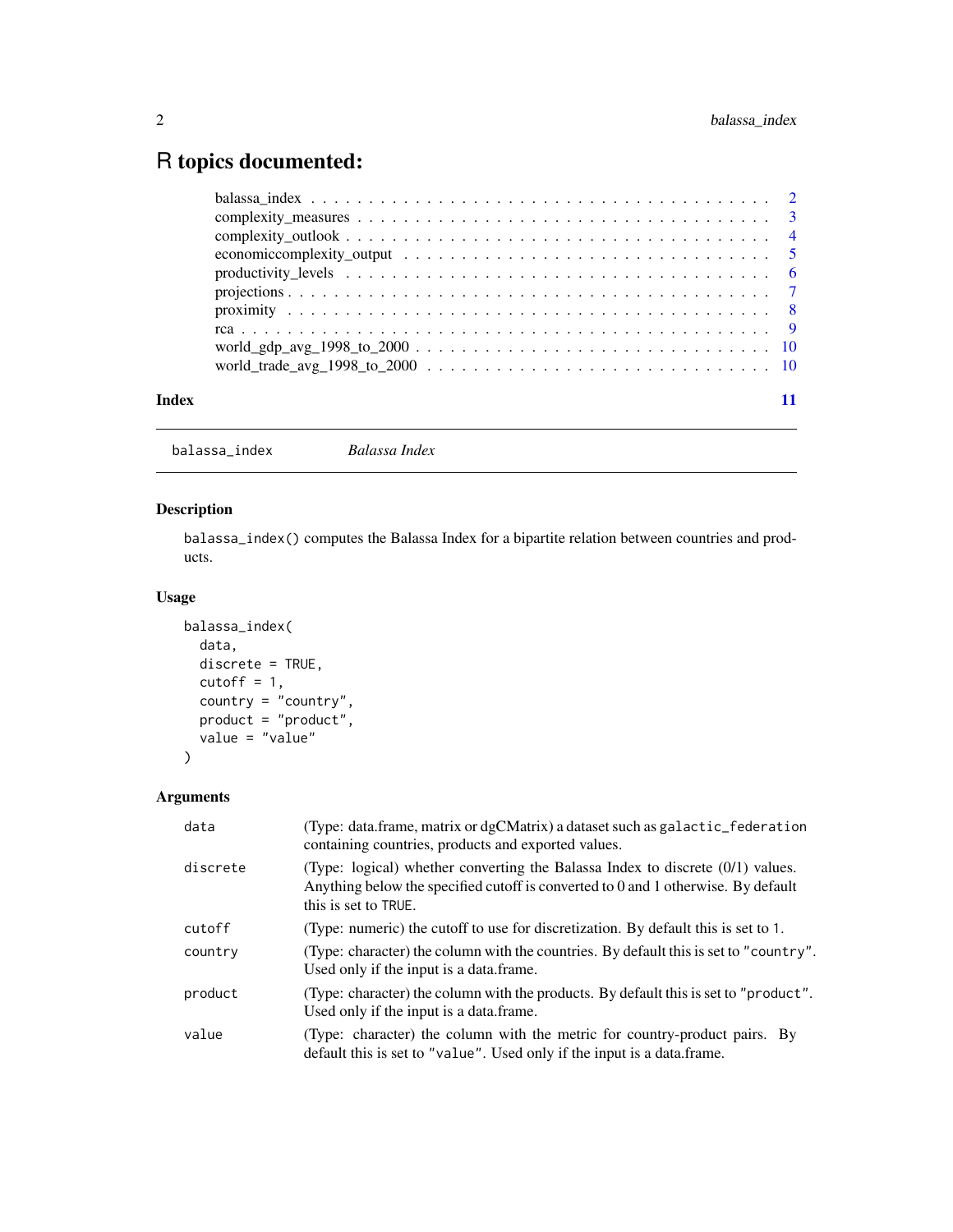#### <span id="page-2-0"></span>Details

The current implementation follows (Mariani et al. 2015) to obtain a metric for specialisation. In the context of international trade, if the Balassa Index for a country-product pair is more than 1, it means that country is specialized in that product. If the input for this function is a data.frame instead of a matrix, the function shall aggregate the data and convert the input to a matrix.

#### Value

A matrix with the Balassa Index.

#### References

For more information see:

Mariani M, Vidmer A, Medo M, Zhang Y (2015). "Measuring economic complexity of countries and products: which metric to use?" *The European Physical Journal B*, 88(11), 293. doi: [10.1140/](https://doi.org/10.1140/epjb/e2015-60298-7) [epjb/e2015602987.](https://doi.org/10.1140/epjb/e2015-60298-7)

and the references therein.

#### Examples

bi <- balassa\_index(world\_trade\_avg\_1998\_to\_2000)

# partial view of index bi[1:5,1:5]

complexity\_measures *Complexity Measures*

#### Description

complexity\_measures() computes the Economic Complexity Index and the Product Complexity Index.

#### Usage

```
complexity_measures(
 balassa_index,
 method = "fitness",
 iterations = 20,
  extremality = 1
)
```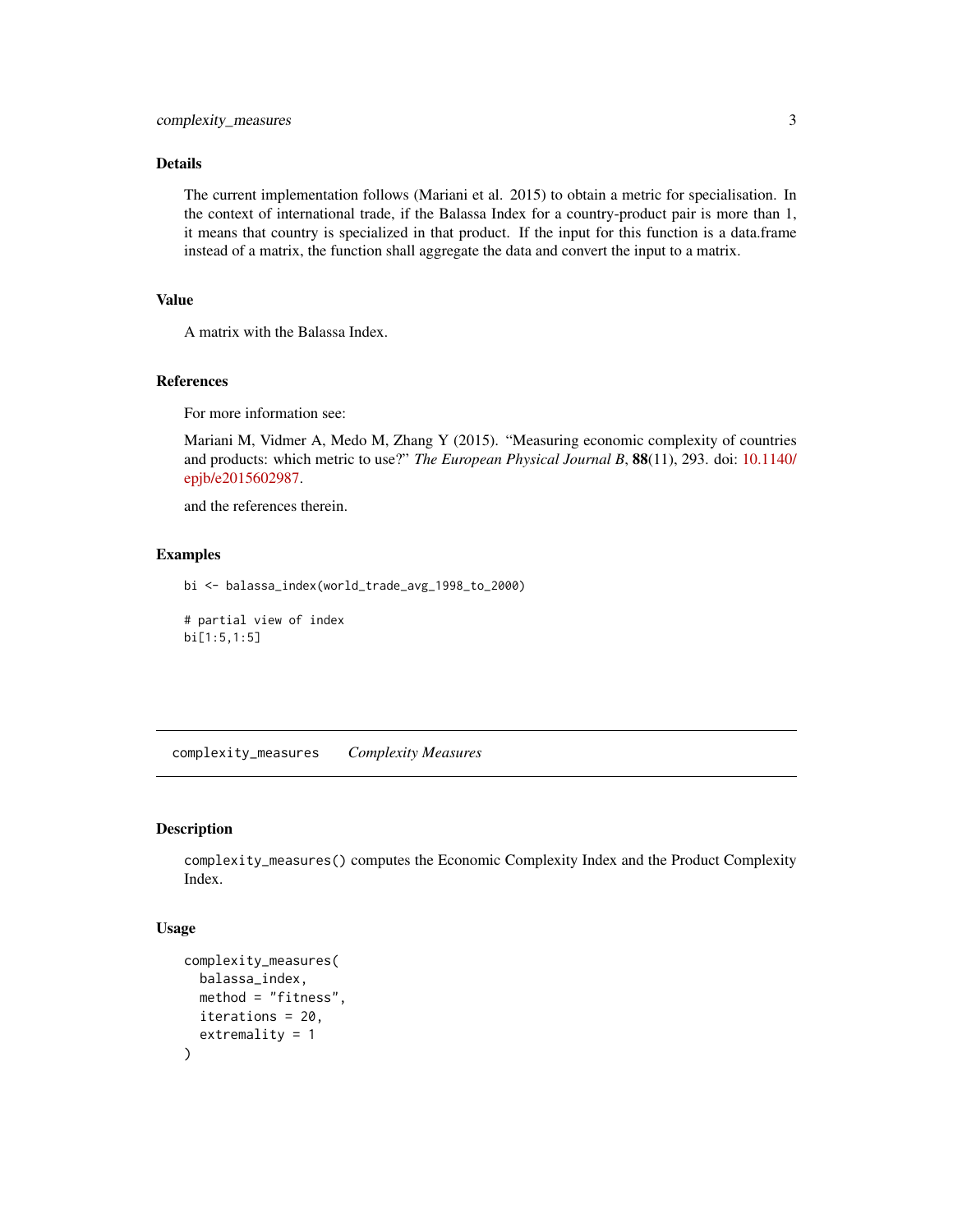#### <span id="page-3-0"></span>Arguments

| balassa_index | (Type: dgCMatrix) the output from balassa_index()) or an equivalent ar-<br>rangement.                                                   |
|---------------|-----------------------------------------------------------------------------------------------------------------------------------------|
| method        | (Type: character) one of these methods: fitness, reflections or eigenvalues. By<br>default this is set to "fitness".                    |
| iterations    | (Type: numeric) the number of iterations to use. By default this is set to 20.                                                          |
| extremality   | (Type: numeric) the parameter to use in the fitness method. The other methods<br>don't use this parameter. By default this is set to 1. |

#### Details

The current implementation follows (Mariani et al. 2015) to obtain different alternatives that account for diversification in bipartite relations.

#### Value

A list of two named numeric vectors.

#### References

For more information on this index see:

Mariani M, Vidmer A, Medo M, Zhang Y (2015). "Measuring economic complexity of countries and products: which metric to use?" *The European Physical Journal B*, 88(11), 293. doi: [10.1140/](https://doi.org/10.1140/epjb/e2015-60298-7) [epjb/e2015602987.](https://doi.org/10.1140/epjb/e2015-60298-7)

and the references therein.

#### Examples

```
co <- complexity_measures(economiccomplexity_output$balassa_index)
```

```
# partial view of indexes
co$complexity_index_country[1:5]
co$complexity_index_product[1:5]
```
complexity\_outlook *Complexity Outlook*

#### Description

complexity\_outlook() computes the Complexity Outlook Index and the Complexity Outlook Gain.

#### Usage

```
complexity_outlook(balassa_index, proximity_product, complexity_index_product)
```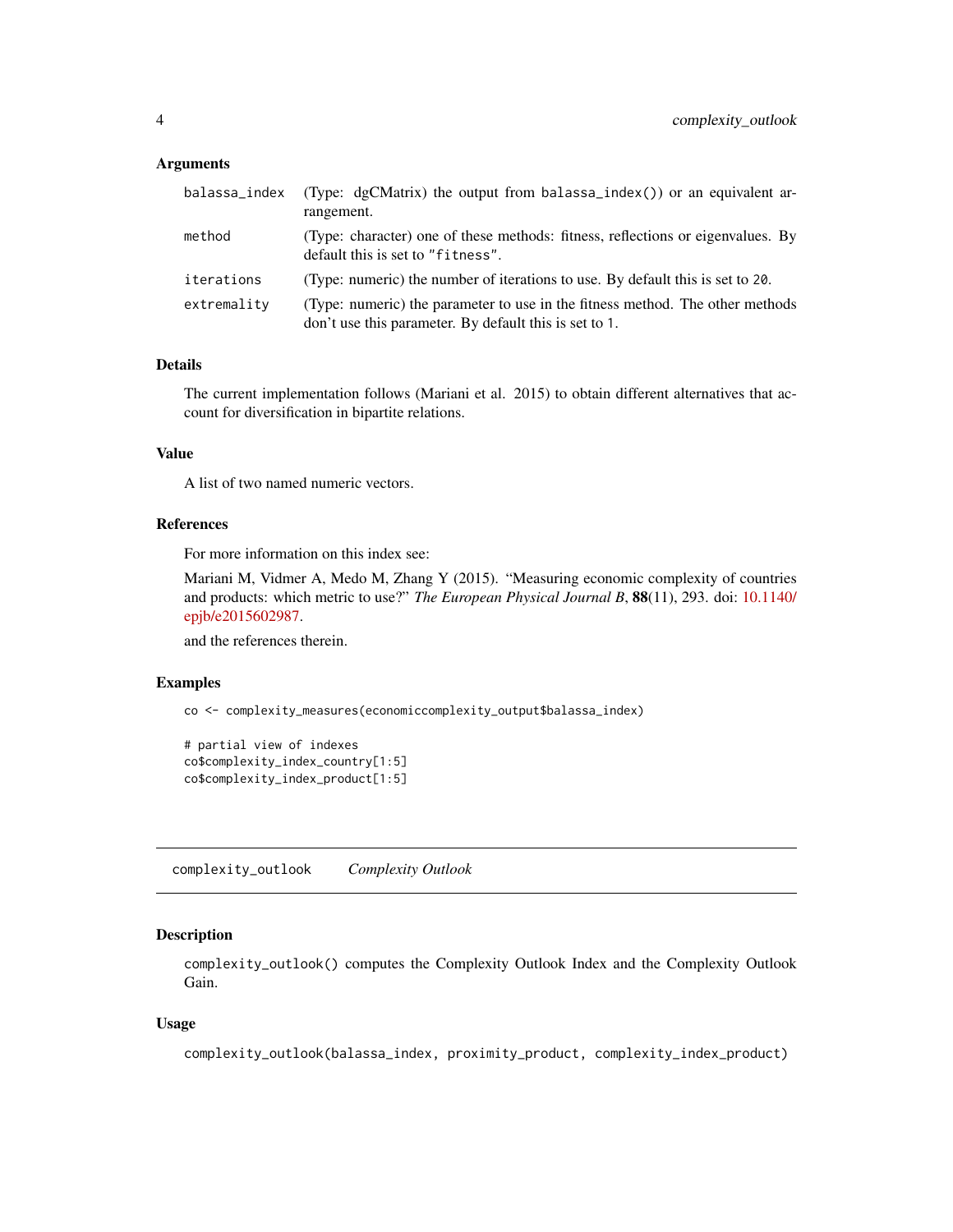#### <span id="page-4-0"></span>Arguments

balassa\_index (Type: dgCMatrix) the output from balassa\_index()) or an equivalent arrangement.

proximity\_product

(Type: dgCMatrix) the output from proximity()) or an equivalent arrangement.

complexity\_index\_product

(Type: numeric) the output from complexity\_measures()) or an equivalent arrangement.

#### Details

The current implementation follows (Hausmann et al. 2014) to measure unexploited export oppportunities.

#### Value

A list of two named numeric vectors.

#### References

For more information on this index see:

Hausmann R, Hidalgo C, Bustos S, Coscia M, Simoes A, Yildirim M (2014). *The atlas of economic complexity: Mapping paths to prosperity*. MIT Press. doi: [10.7551/mitpress/9647.001.0001.](https://doi.org/10.7551/mitpress/9647.001.0001)

and the references therein.

#### Examples

```
co <- complexity_outlook(
economiccomplexity_output$balassa_index,
economiccomplexity_output$proximity$proximity_product,
economiccomplexity_output$complexity_measures$complexity_index_product
\mathcal{L}# partial view of complexity outlook
co$complexity_outlook_index[1:5]
```
co\$complexity\_outlook\_gain[1:5,1:5]

economiccomplexity\_output

*Example outputs of the functions within the package*

#### Description

List of different computations obtained by using the functions within the package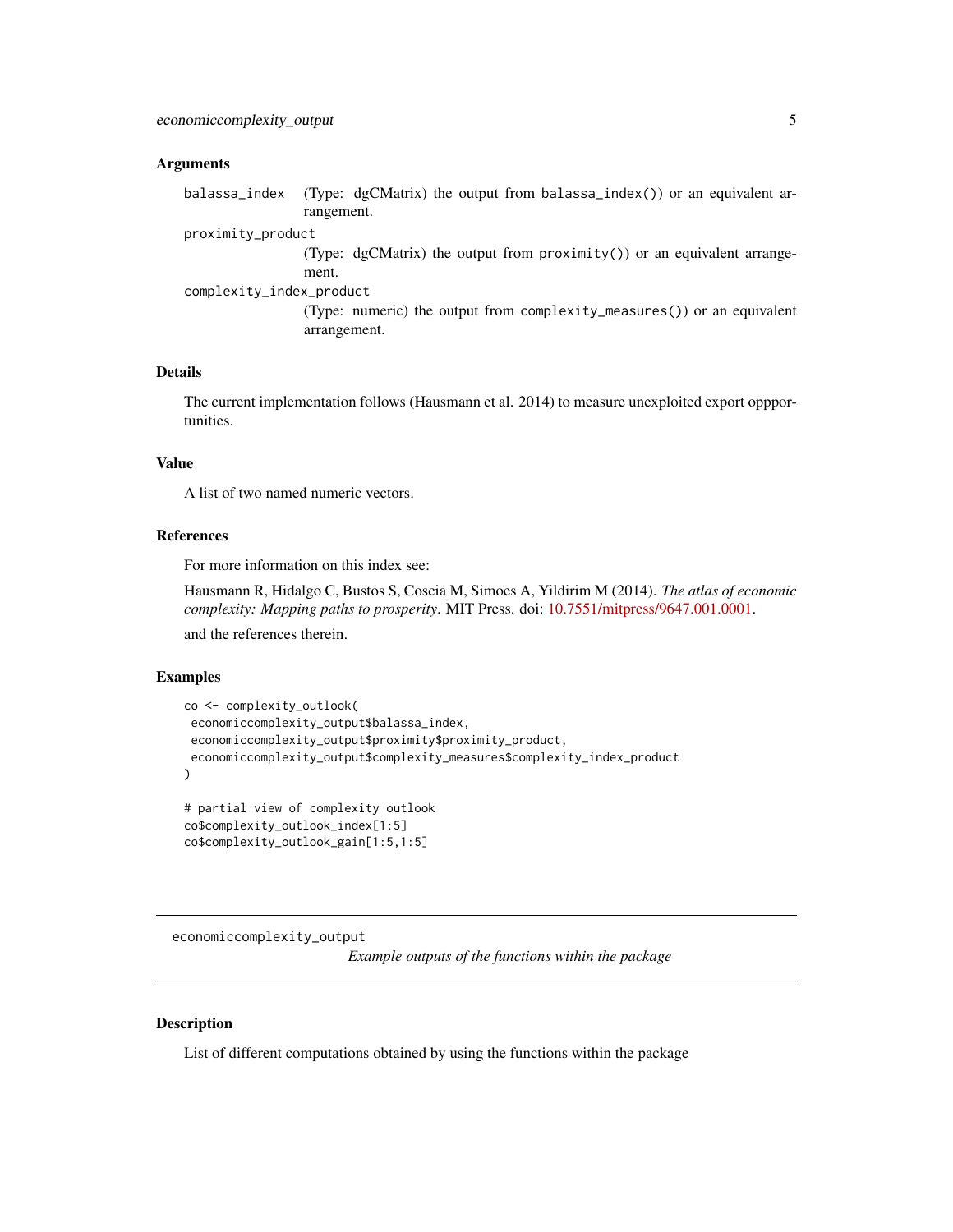#### <span id="page-5-0"></span>Usage

economiccomplexity\_output

#### Format

Lists of vectors, matrices and graphs.

#### Examples

```
economiccomplexity_output$balassa_index
economiccomplexity_output$complexity_measures$complexity_index_country
```
productivity\_levels *Productivity Levels*

#### Description

productivity\_levels() computes EXPY and PRODY measures.

#### Usage

```
productivity_levels(
  data_exp,
  data_gdp,
  country = "country",
 product = "product",
  value = "value"
)
```
#### Arguments

| data_exp | (Type: data.frame, matrix or dgCMatrix) a dataset containing countries, prod-<br>ucts and exported values.                                            |
|----------|-------------------------------------------------------------------------------------------------------------------------------------------------------|
| data_gdp | (Type: data.frame, matrix or dgCMatrix) a dataset containing countries and per-<br>capita GDP values.                                                 |
| country  | (Type: character) the column with the countries. By default this is set to "country".<br>Used only if the input is a data.frame.                      |
| product  | (Type: character) the column with the products. By default this is set to "product".<br>Used only if the input is a data.frame.                       |
| value    | (Type: character) the column with the metric for country-product pairs. By<br>default this is set to "value". Used only if the input is a data frame. |

#### Details

The current implementation follows (Hausmann et al. 2005) to obtain the productivity and income levels associated to exports.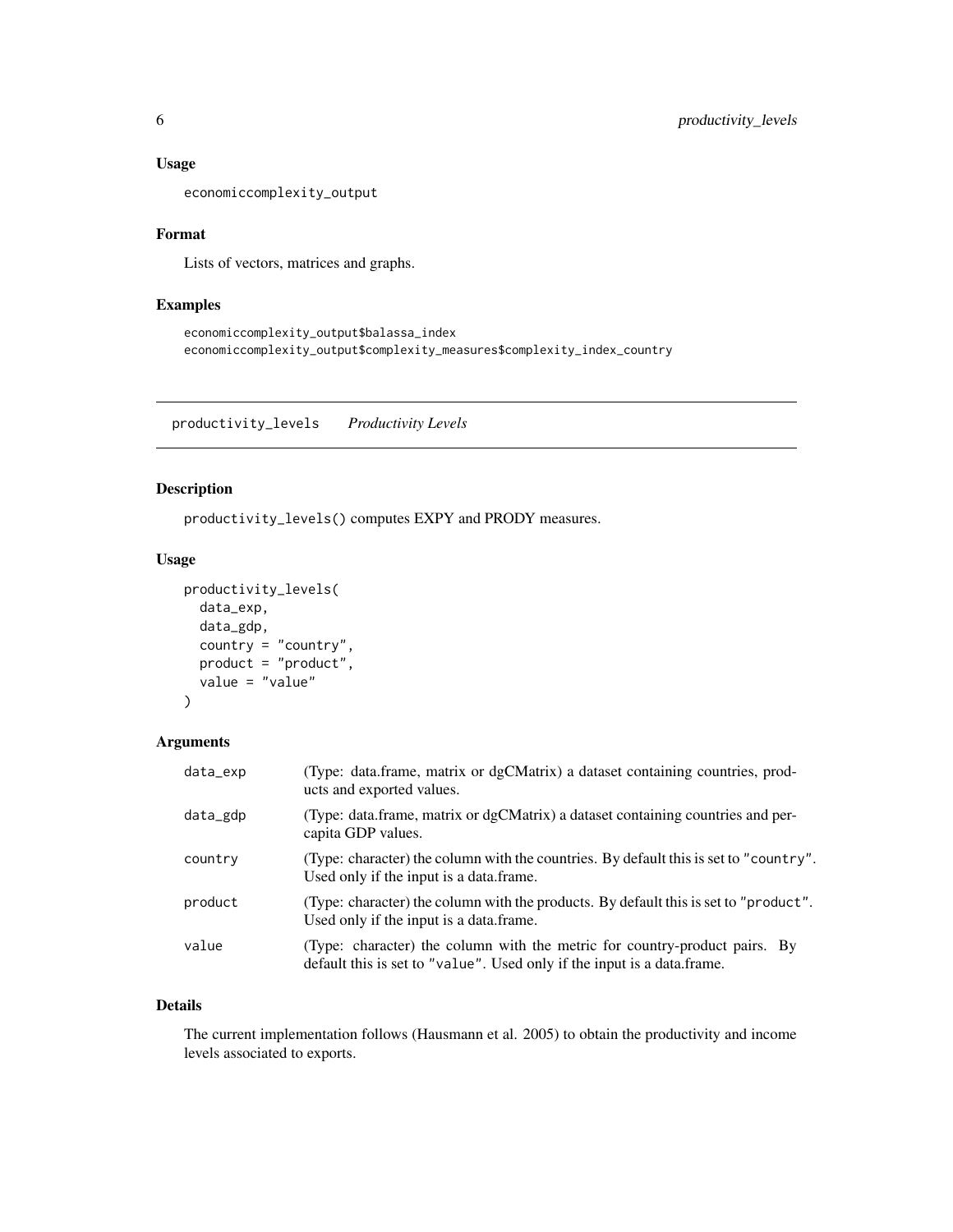#### <span id="page-6-0"></span>projections 7

#### Value

A list of two named numeric vectors.

#### References

For more information on prody and its applications see:

Hausmann R, Hwang J, Rodrik D (2005). "What You Export Matters." Working Paper 11905, National Bureau of Economic Research. doi: [10.3386/w11905.](https://doi.org/10.3386/w11905)

#### Examples

```
pl <- productivity_levels(
world_trade_avg_1998_to_2000,
world_gdp_avg_1998_to_2000
\mathcal{L}# partial view of productivity levels
pl$productivity_level_country[1:5]
pl$productivity_level_product[1:5]
```
projections *Projections of a Country-Product Network*

#### Description

projections() computes two graphs that are particularly useful to visualize product-product and country-country similarity.

#### Usage

```
projections(
  proximity_country,
  proximity_product,
  avg\_links = 5,
  tolerance = 0.05,
  compute = "both"
)
```
#### Arguments

```
proximity_country
```
(Type: dgCMatrix) the output from proximity()) or an equivalent arrangement.

proximity\_product

(Type: dgCMatrix) the output from proximity()) or an equivalent arrangement.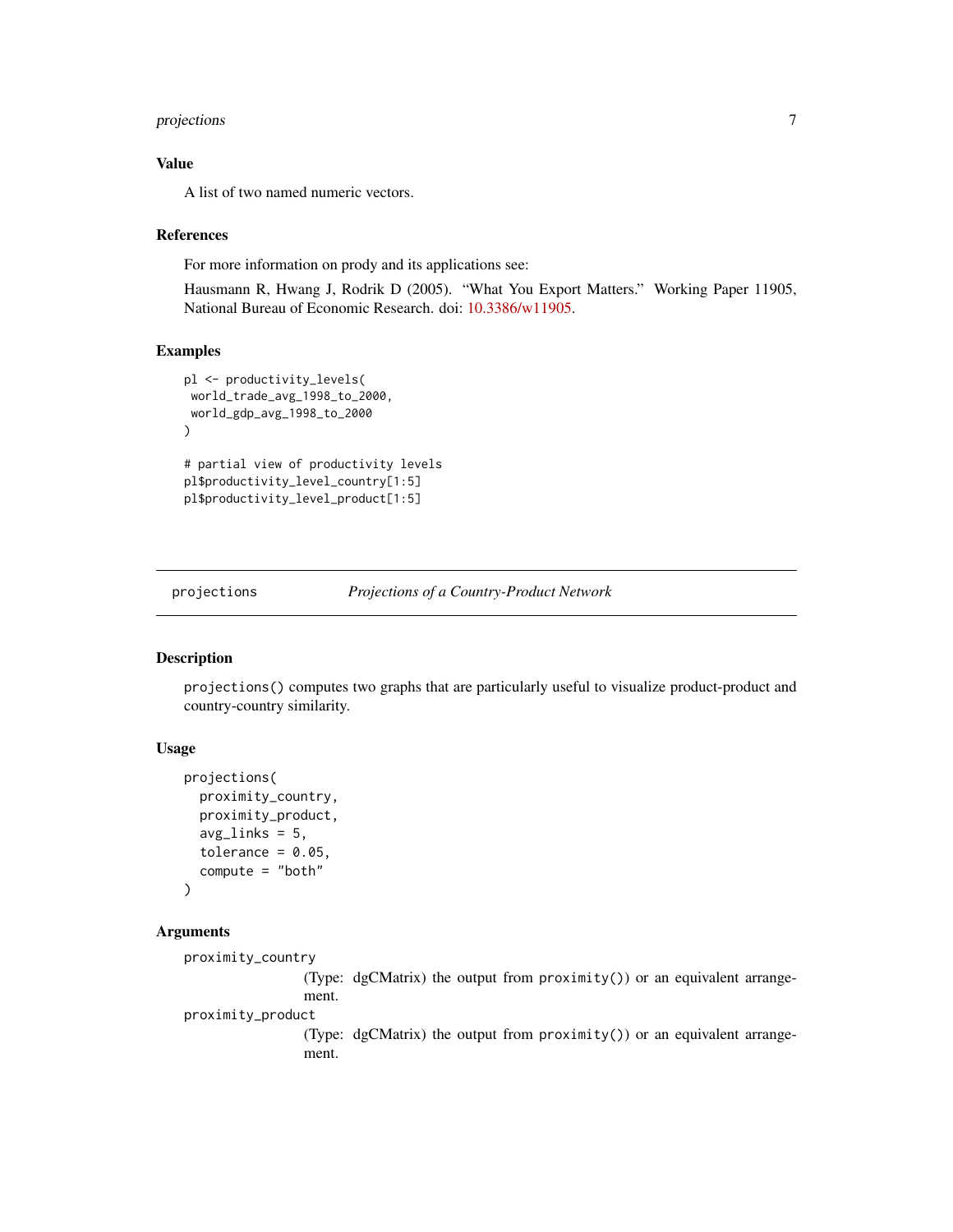<span id="page-7-0"></span>

| avg_links | average number of connections for the projections. By default this is set to 5.                                                                      |
|-----------|------------------------------------------------------------------------------------------------------------------------------------------------------|
| tolerance | tolerance for proximity variation on each iteration until obtaining the desired<br>average number of connections. By default this is set to $0.05$ . |
| compute   | (Type: character) the proximity to compute. By default this is "both" (both<br>projections) but it can also be "country" or "product".               |

#### Details

The current implementation follows (Hausmann et al. 2014) to create simplified graphs that correspond to a simplification of the proximity matrices. The result is obtained by iterating and reducing links until the desired average number of links per node is obtained, or a spaning tree after the strongest links is returned when is not possible to return the desired network.

#### Value

A list of two graphs.

#### References

For more information see:

Hausmann R, Hidalgo C, Bustos S, Coscia M, Simoes A, Yildirim M (2014). *The atlas of economic complexity: Mapping paths to prosperity*. MIT Press. doi: [10.7551/mitpress/9647.001.0001.](https://doi.org/10.7551/mitpress/9647.001.0001)

and the references therein.

#### Examples

```
net <- projections(
economiccomplexity_output$proximity$proximity_country,
 economiccomplexity_output$proximity$proximity_product,
avg\_links = 10,
tolerance = 0.1)
# partial view of projections
igraph::E(net$network_country)[1:5]
igraph::E(net$network_product)[1:5]
```
proximity *Proximity*

#### Description

proximity() computes two matrices that account for the similarity between pairs of countries and pairs of products.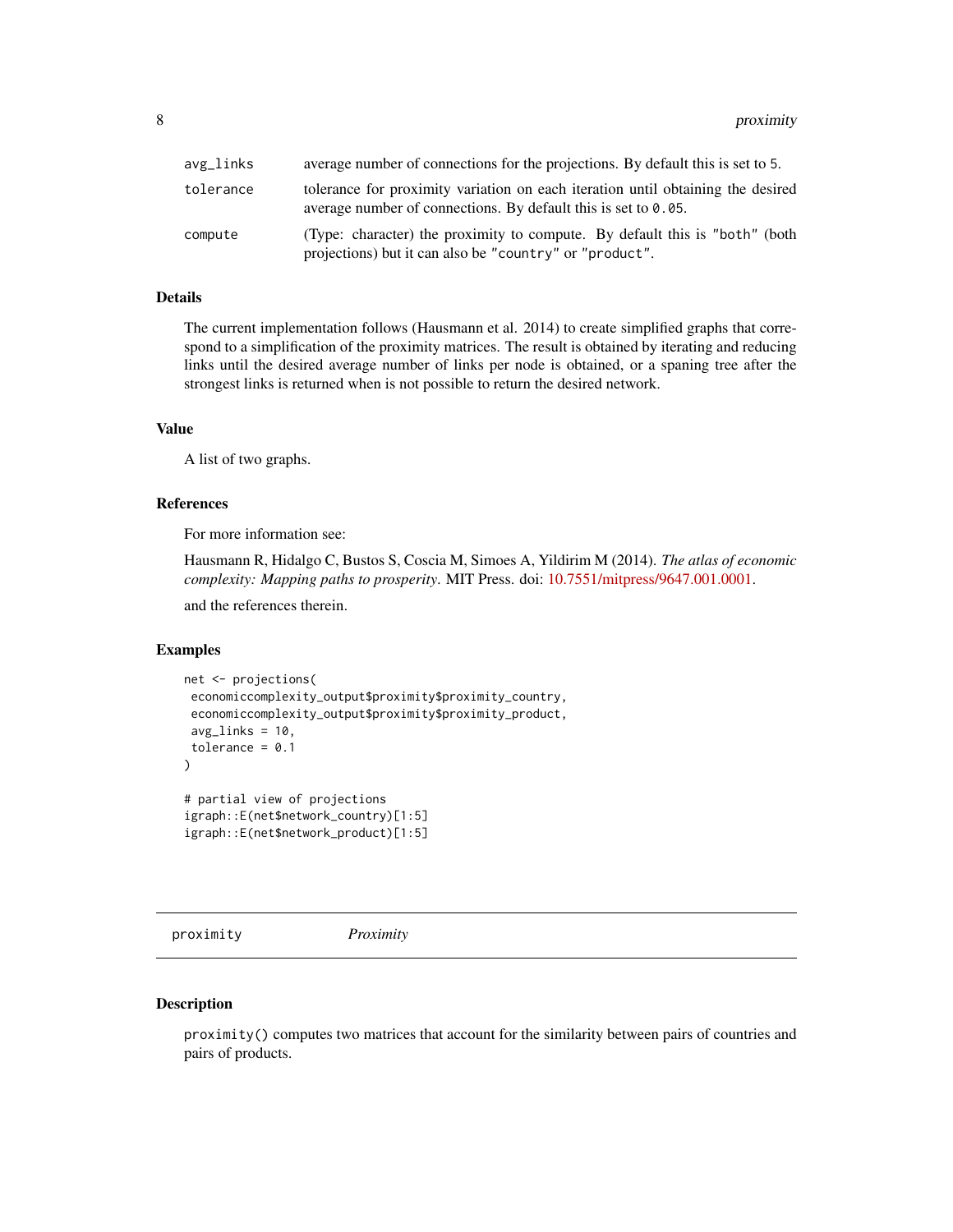#### <span id="page-8-0"></span>Usage

```
proximity(balassa_index, compute = "both")
```
#### Arguments

|         | balassa_index (Type: dgCMatrix) the output from balassa_index()) or an equivalent ar-<br>rangement.                                             |
|---------|-------------------------------------------------------------------------------------------------------------------------------------------------|
| compute | (Type: character) the proximity to compute. By default this is "both" (both")<br>proximity matrices) but it can also be "country" or "product". |

#### Details

The current implementation follows (Hausmann et al. 2014) to obtain the likelihood that two products "p1" and "p2" are exported by the same country and, conversely, that two countries "c1" and "c2" export the same product.

#### Value

A list of two matrices.

#### References

For more information see:

Hausmann R, Hidalgo C, Bustos S, Coscia M, Simoes A, Yildirim M (2014). *The atlas of economic complexity: Mapping paths to prosperity*. MIT Press. doi: [10.7551/mitpress/9647.001.0001.](https://doi.org/10.7551/mitpress/9647.001.0001)

and the references therein.

#### Examples

```
pro <- proximity(economiccomplexity_output$balassa_index)
```

```
# partial view of proximity matrices
pro$proximity_country[1:5,1:5]
pro$proximity_product[1:5,1:5]
```
#### rca *Revealed Comparative Advantage*

#### Description

balassa\_index() replaces this function

#### Usage

 $rca(...)$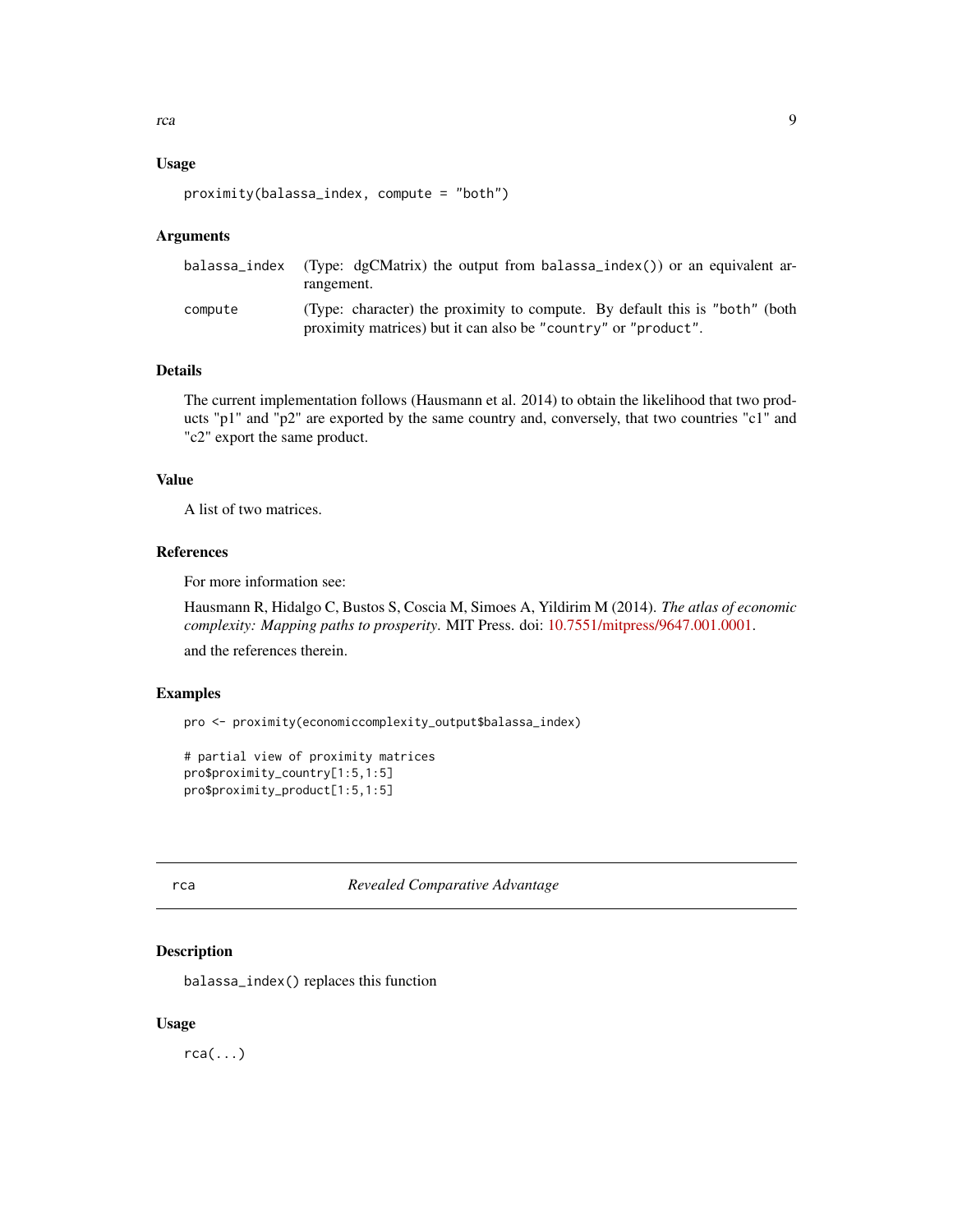#### <span id="page-9-0"></span>Arguments

... old parameters

world\_gdp\_avg\_1998\_to\_2000

*World Trade Per-Capita GDP for the Period 1998-2000*

#### Description

A data frame that summarises the per-capita GDP of different countries. The unit is year 2000 USD.

#### Usage

world\_gdp\_avg\_1998\_to\_2000

#### Format

A data frame with 240 rows and 2 columns.

#### Examples

world\_gdp\_avg\_1998\_to\_2000

world\_trade\_avg\_1998\_to\_2000

*World Trade Averages for the Period 1998-2000*

#### Description

A data frame that summarises all the products that different countries exported to the rest of the world. This data uses the SITC revision 2 classification with four digits product codes. The unit is year 2000 USD.

#### Usage

```
world_trade_avg_1998_to_2000
```
#### Format

A data frame with 124,336 rows and 3 columns.

#### Examples

world\_trade\_avg\_1998\_to\_2000